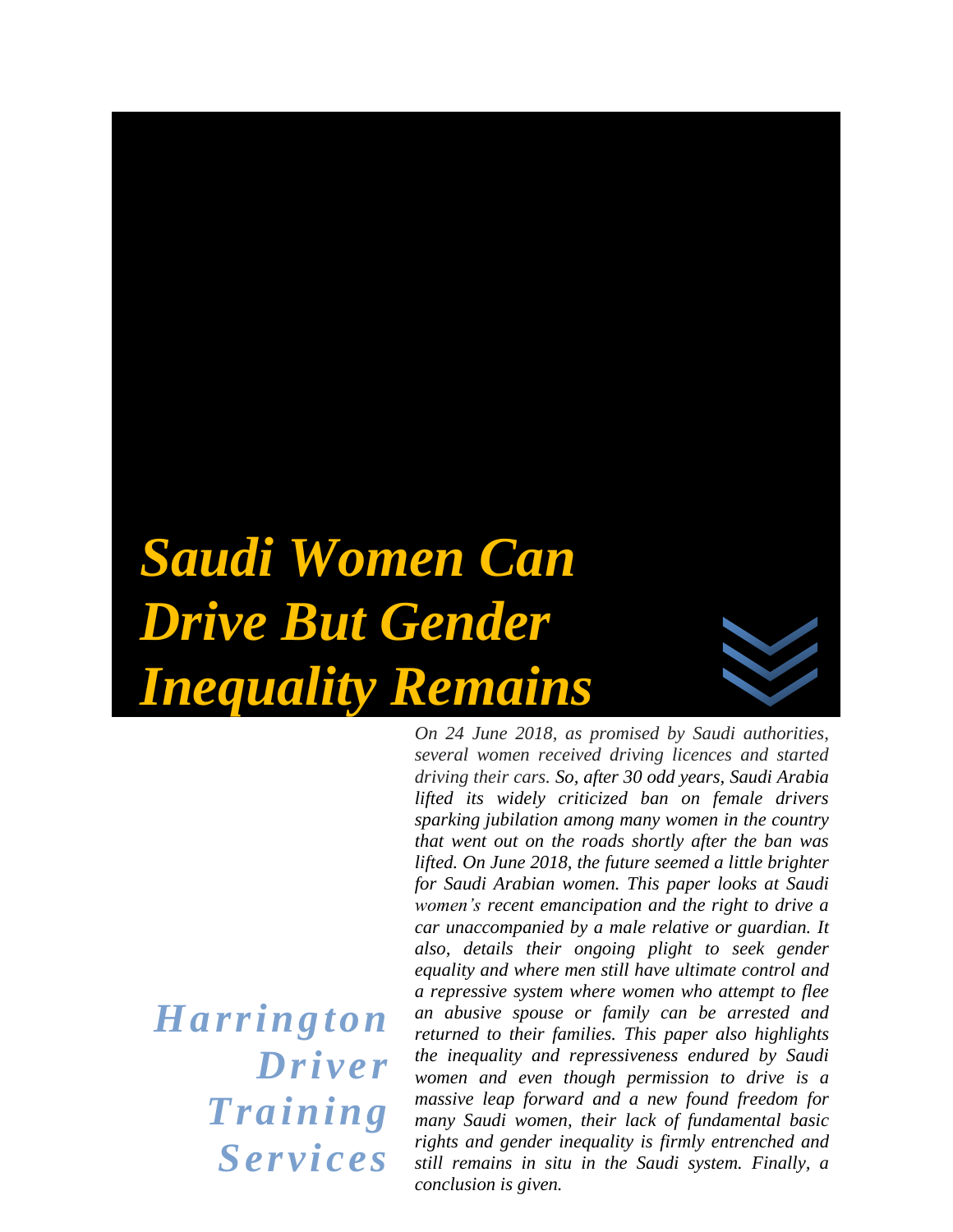*Saudi Women Can Drive But Gender Inequality Still Remains*

 *Tom Harrington LL B F Inst. MTD (September 2020)*

*In 2013, Sheikh Saleh bin Saad al-Lohaidan, a judicial adviser to an association of Gulf psychologists, [told a Saudi website](http://www.reuters.com/article/2013/09/29/us-saudi-driving-idUSBRE98S04B20130929) that*:

> *"If a woman drives a car, not out of pure necessity, that could have negative physiological impacts as functional and physiological medical studies show that it automatically affects the ovaries and pushes the pelvis upwards. That is why we find those who regularly drive have children with clinical problems of varying degrees."* **<sup>1</sup>**

n 26 September 2017, Crown Prince Mohammed Bin Salman issued a statement recognizing the right of Saudi women to drive in keeping with [Sharia.](https://en.wikipedia.org/wiki/Sharia) <sup>2</sup> Licenses were set to be issued to women starting on 24 June 2018. Saudi authorities also contacted women to drive campaigners. Around 15–18 May 2018, [Loujain al-Hathloul,](https://en.wikipedia.org/wiki/Loujain_Alhathloul) [Eman al-Nafjan,](https://en.wikipedia.org/wiki/Eman_al-Nafjan) [Aisha Al-Mana,](https://en.wikipedia.org/wiki/Aisha_Al-Mana) [Aziza al-](https://en.wikipedia.org/wiki/Aziza_al-Yousef)[Yousef,](https://en.wikipedia.org/wiki/Aziza_al-Yousef) [Madeha al-Ajroush,](https://en.wikipedia.org/wiki/Madeha_al-Ajroush) and several other women and two men also involved in the women to drive movement and the [anti male-guardianship campaign](https://en.wikipedia.org/wiki/Anti_male-guardianship_campaign) were detained by Saudi authorities. [Human Rights Watch](https://en.wikipedia.org/wiki/Human_Rights_Watch) interpreted the purpose of the arrests as frightening *"anyone expressing skepticism about the crown prince's rights agenda".* On 24 June 2018, as promised by Saudi authorities, several women received driving licences and started driving. Many of the women to drive movement and anti male-guardianship women activists, including Loujain al-Hathloul, remained in detention as part of the [2018–2019 Saudi crackdown on](https://en.wikipedia.org/wiki/2018%E2%80%932019_Saudi_crackdown_on_feminists)  [feminists.](https://en.wikipedia.org/wiki/2018%E2%80%932019_Saudi_crackdown_on_feminists) As of 23 August 2018, twelve remained in detention without any legal charges laid against them and without legal representation. In late November 2018, the Women to Drive campaigners detained in [Dhahban Central Prison](https://en.wikipedia.org/wiki/Dhahban_Central_Prison) were tortured. O



<sup>1</sup> Olga Khazan 7 October 2013. *'Negative Psychological Impacts' : Why Saudi women aren't allowed to drive*. The Atlantic.

 $<sup>2</sup>$  Sharia law is Islam's legal system. It is derived from the Koran, Islam's central text, and fatwa's - the rulings of</sup> Islamic scholars. Sharia literally means "the clear, well-trodden path to water". Sharia law acts as a code for living that all Muslims should adhere to, including prayers, fasting and donations to the poor. It aims to help Muslims understand how they should lead every aspect of their lives according to God's wishes. Serious offences include theft, which can be punishable by amputation of the offender's hand, and adultery which can carry the penalty of death by stoning.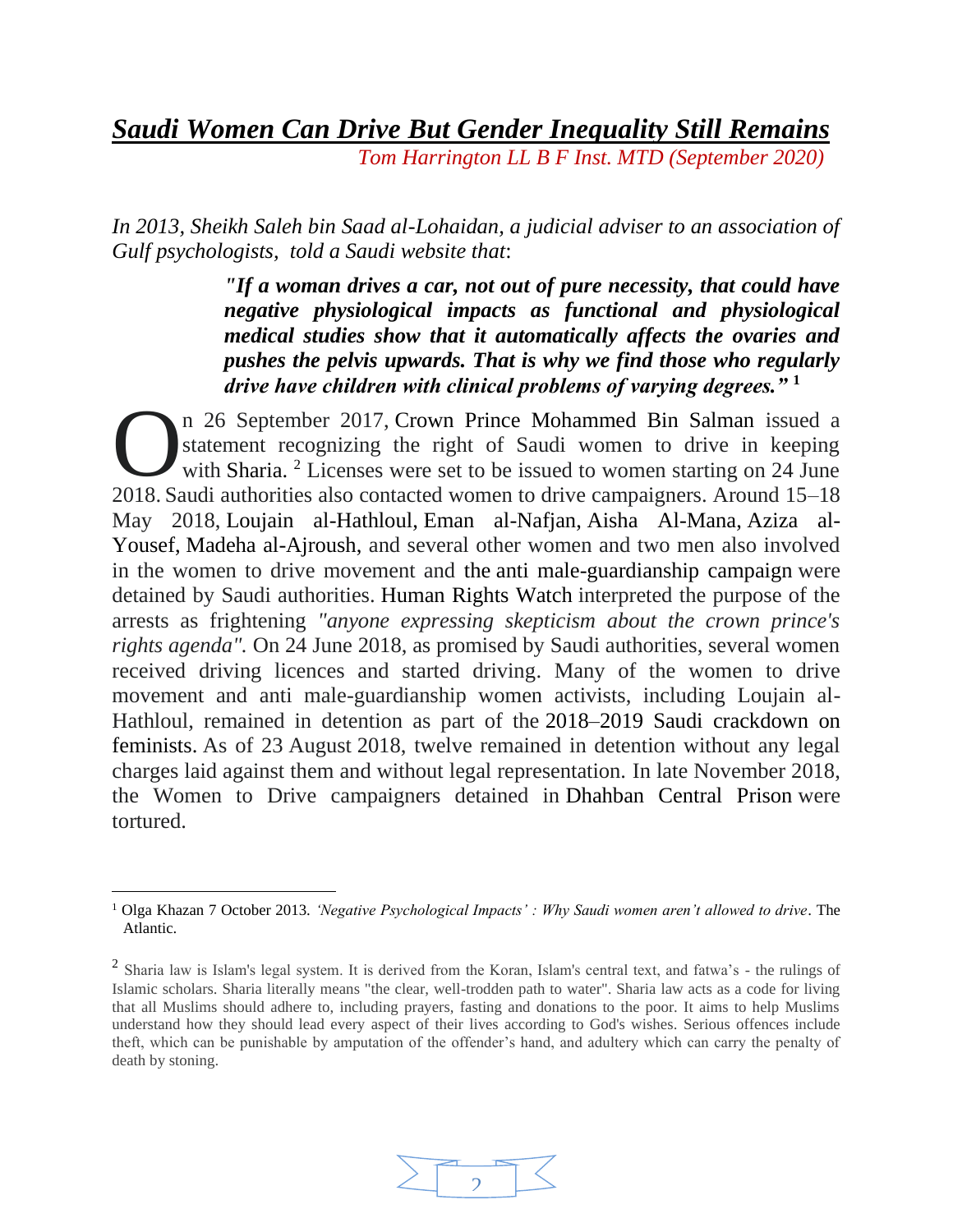According to Human Rights Watch, several of the women were lashed and given electric shocks, one was *"made to hang for long periods of time from the ceiling"* and one tried several times to commit suicide. As of 21 November 2018, the women had been publicly accused of "*undermining state security and aiding enemies of the state"* but had not yet been charged. As of 20 November 2018, according to the Saudi newspaper [Okaz,](https://en.wikipedia.org/wiki/Okaz) the women were to be tried at the [Specialized Criminal Court,](https://en.wikipedia.org/wiki/Specialized_Criminal_Court_(Saudi_Arabia)) with prosecutors calling for prison terms of up to 20 years. In late March 2019, the women presented their defence and described physical and sexual abuse they had endured in captivity. Aziza al-Yousef, Dr Rokaya Mohareb and Eman al-Nafjan were released on bail. <sup>3</sup>

# *Women Driving Solo Seen as Scandalous, Even Sacrilegious.*

So, after 30 odd years, Saudi Arabia lifted its widely criticized ban on female drivers sparking jubilation among many women in the country that went out on the roads shortly after the ban was lifted. In June 2018, the future seemed a little brighter for Saudi Arabian women. Home to one of the most repressive societies on earth, the Kingdom of Saudi Arabia was finally taking steps to lift the ban that had prevented women from [driving.](https://abcnews.go.com/International/saudi-women-wheel-car-time-history/story?id=56097713) At last, women would be free from the need to rely on males for their basic ability to move around. However, ultra-conservatives opposed ending the ban, claiming it was immoral for women to drive and would subject them to sexual harassment. A staunchly conservative and religiously orthodox country, Saudi Arabia embraces and enforces a strict, all-encompassing version of Islam called Wahhabism. <sup>4</sup> The laws of the religion are one and the same as the laws of the state. Gender segregation rules are strictly observed and the idea of a woman behind the wheel, driving herself wherever she chooses with no man accompanying her, was seen by many as scandalous, even sacrilegious. Eliminating gender-based driving restrictions was an earth-shattering change that gave hope to millions of Saudi women. The lifting of the driving ban was presented in 2017 by Crown Prince Mohammed Bin Salman (Nicknamed MBS) as part of a sweeping initiative to modernize and diversify the economy away from a heavy reliance on oil. In order to attract foreign investment, the idea was to align some part of Saudi society with the rest of the world.

<sup>&</sup>lt;sup>4</sup> Wahhabism is named after an 18th century Arabian theologian of the [Hanbali](http://www.philtar.ac.uk/encyclopedia/islam/sunni/hanb.html) school and is the strictest of the four Sunni Islamic juridical schools. It was originally the cornerstone of Saudi statehood. In 1744, Muhammad bin Saud, the founder of the current royal dynasty, made a pact with theologian Muhammad bin Abd al-Wahhab, in which the latter provided the crucial religious underpinning for the former's project to unify and centralize the warring tribes of Arabia, bringing them under his control.



<sup>3</sup> Olga Khazan 7 October 2013. *'Negative Psychological Impacts' : Why Saudi women aren't allowed to drive*. The Atlantic.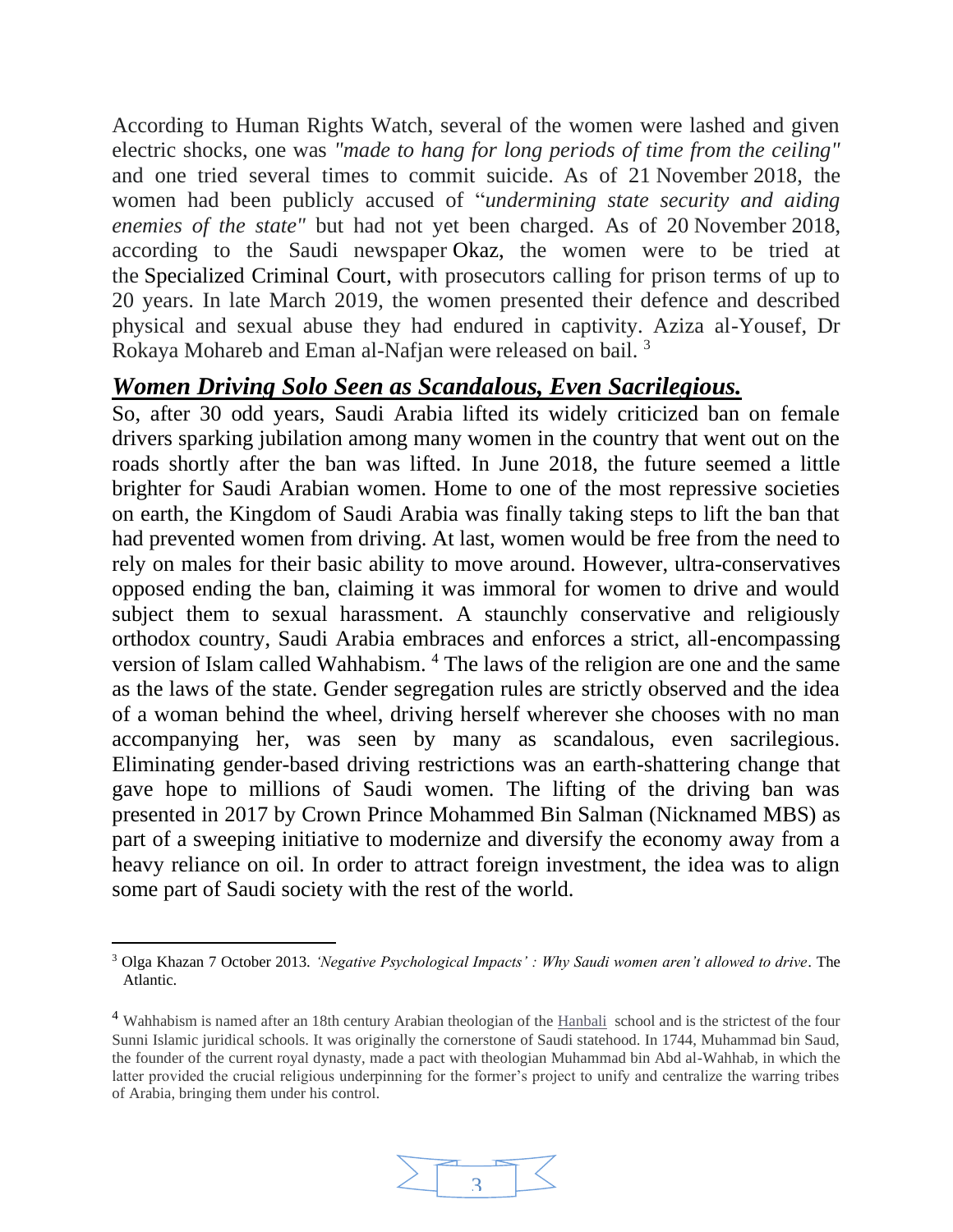It was hailed by Saudi rulers and much of the rest of the world as a great feminist forward. In just the first seven months after the ban was lifted, as many as [40,000](http://saudigazette.com.sa/article/552026) women were issued driving licenses, according to Saudi Arabia's traffic department.



*Saudi female driving trainees gather at the entrance of the Saudi Driving School (SDS) in the Riyadh, Saudi Arabia on June 24 2019.*

# *Men Still Have Ultimate Control*

*"There are two stories here, two narratives,"* Madawi Al-Rasheed told ABC News. She is a Saudi Arabian scholar and a visiting professor at the London School of Economics and Political Science. *"The first one is that MBS (Crown Prince) is the greatest thing that has ever happened to Saudi Arabia, especially to women,"* she said. Some of the laws governing segregation have been loosened, so now it is possible to see women and men attending sporting events and concerts together. Women are also allowed a voice in public discussion and can be found speaking at press conferences and addressing symposiums. *"Yet, there is another story,"* Al-Rasheed said. *"It is one that says his reforms are being planned by the privileged classes only to serve the privileged classes. There is a greater opening of the public sphere for women but the changes don't come with legitimate rights."* Saudi Arabia's restrictive guardianship system ensures that men still have ultimate control over most aspects of women's lives. Part legal requirement, part custom, Saudi women are dependent upon their male guardians, whether they are fathers, husbands, brothers or even sons. These men have the power to make a range of critical decisions on her behalf for her entire life. *"Women still need permission from their male guardians in two main areas,"* Al-Rasheed said. *"When they want to marry or when they want to get a passport to leave the country*."



*A Saudi woman checking the oil level in her car*

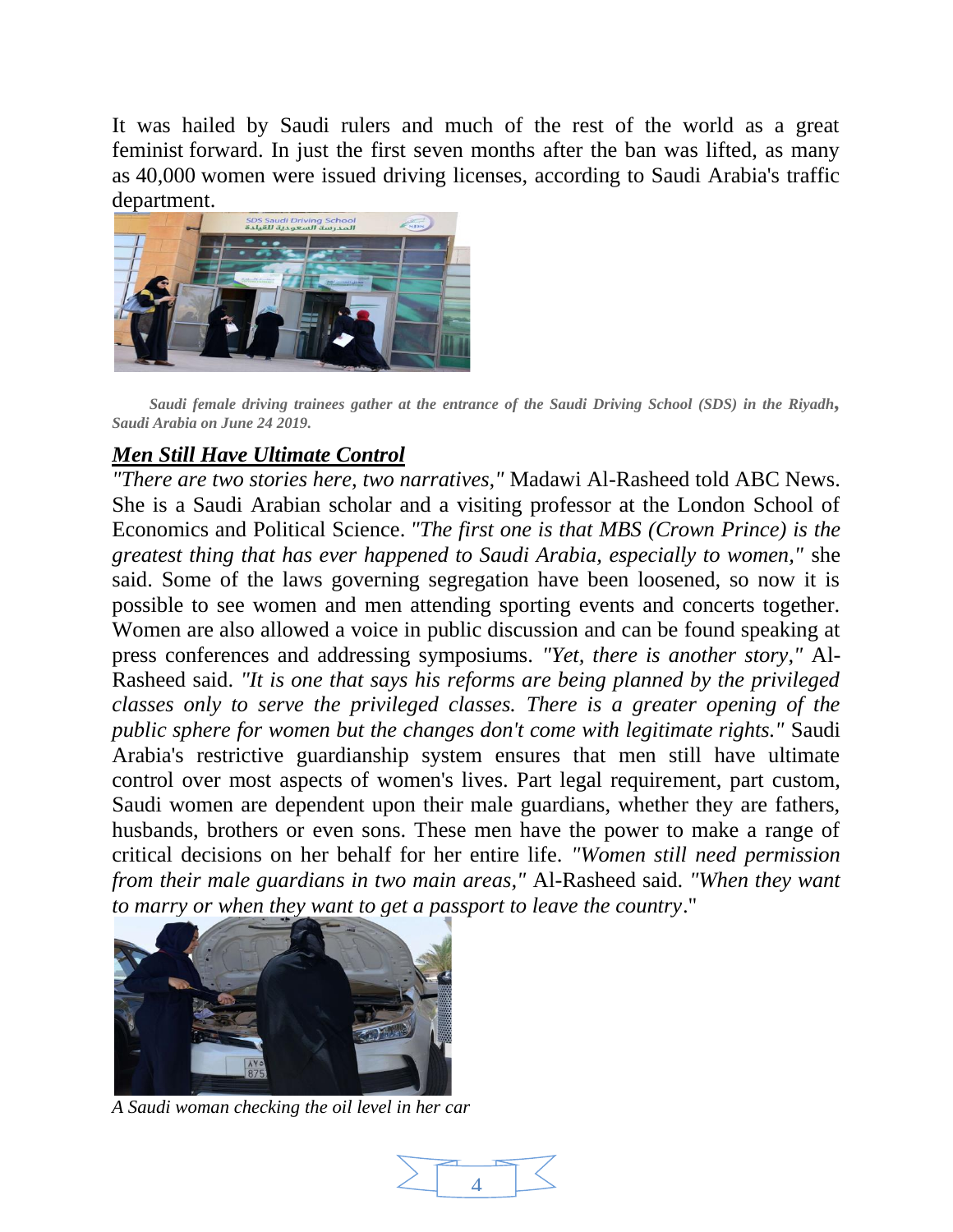## *Women as Permanent Legal Minors.*

A few countries in the Middle East still retain some elements of the male guardianship system, although nowhere is as far reaching and restrictive in terms of laws and regulations as Saudi Arabia's. *"The Saudi state essentially treats women as permanent legal minors. Saudi Arabia has done very little to end the system, which remains the most significant impediment to women's rights in the country,"* as detailed in a [report](https://www.hrw.org/news/2019/01/30/saudi-arabia-10-reasons-why-women-flee) by Human Rights Watch. According to Dana Ahmed, a Middle East and Gulf researcher for Amnesty International, the inherent control of male family members over almost all aspects of women's lives makes it incredibly difficult for females to seek protection or obtain legal redress if they become victims in their own homes. *"Women in Saudi Arabia remain inadequately protected against domestic violence and abuse and more generally are discriminated against in large part as a result of the male guardianship system*," Ahmed told ABC News. *"Women who attempt to flee an abusive spouse or family can be arrested and returned to their families."* The situation for Saudi Arabia's civil society and human rights community, including women's rights activists, has deteriorated markedly this past year, including *"the torture and sexual abuse of human rights defender*s" who have been detained by authorities, she said. *"Today, several women activists are being tried for their human rights work on bogus charges and risk lengthy prison sentences,"* she noted. 5

## *Execution, Even Crucifixion, Takes Place All The Time*

While state reforms have been welcomed by most Saudis, two-thirds of whom are under the age of 30, human rights activists are concerned that even these small nods to a liberal lifestyle could be easily curtailed again at a moment's notice.*"There is no political change happening in Saudi Arabia that will benefit all members of society,"* Al-Rahseed said. *"Execution, even crucifixion, takes place all the time and can be decided at the whim of a judge. There is no independent judiciary, no separation of powers. The judges are appointed by the king."* Indeed, just weeks before lifting the law, the Saudi government initiated a [crackdown](https://www.hrw.org/news/2018/08/01/prominent-saudi-women-activists-arrested) against women's rights campaigners and arrested more than a dozen activists, including some of the very women who led the petition for the right to drive. *"Authorities started locking up some of Saudi Arabia's bravest women activists, instead of including them in the country's reforms agenda,"* Ahmed told ABC News. *"By targeting them, they are signaling to their entire people that there will be zero tolerance of any form of criticism, let alone questioning, of the state's authoritarian practices."*

<sup>5</sup> *The changing role of women and youth in Saudi Arabia*. Middle East Policy Council. mepc.org

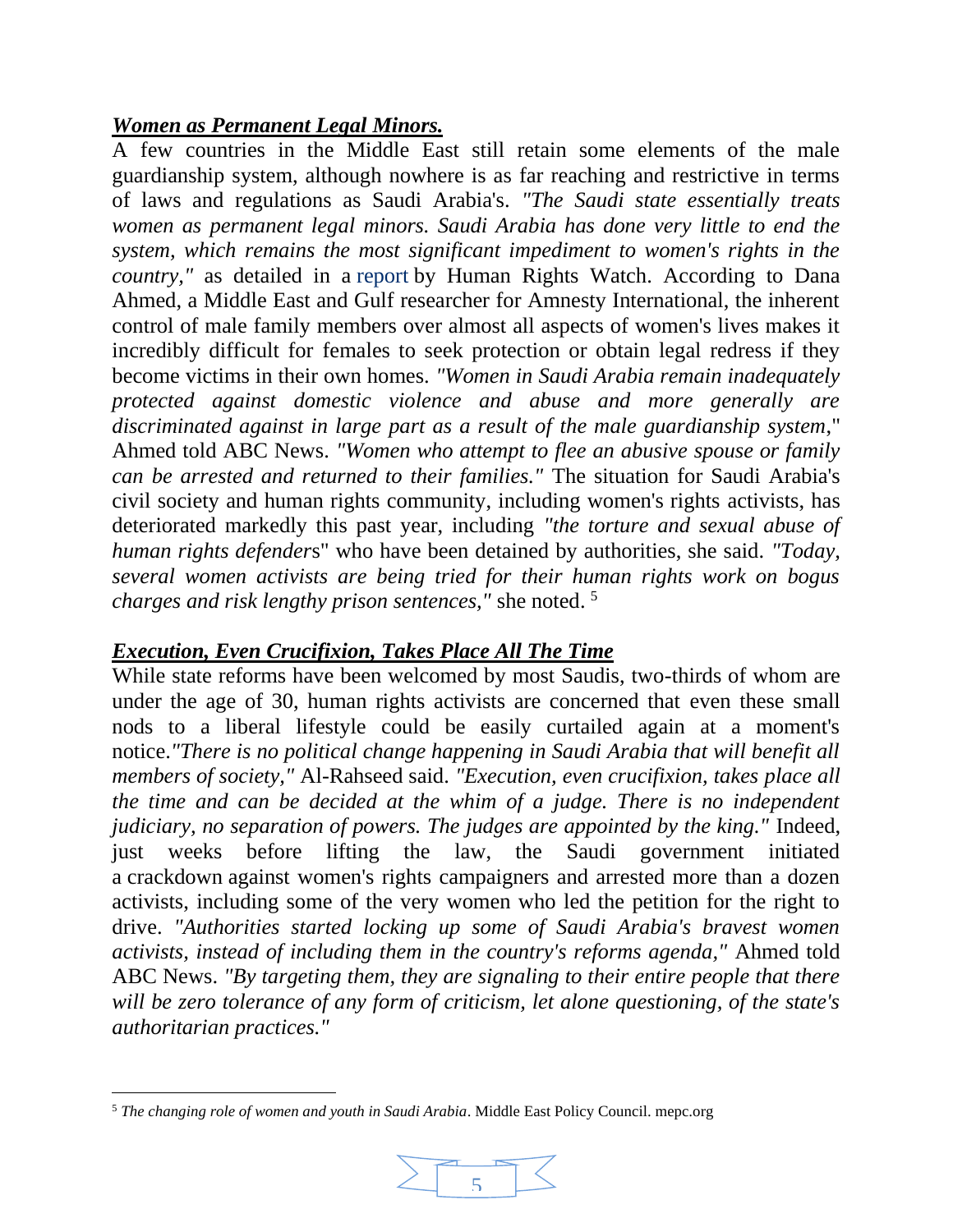As recently as March, eleven prominent female activists, including [Loujain al-](https://www.washingtonpost.com/world/middle_east/meet-the-saudi-women-who-advocated-for-the-right-to-drive--and-are-paying-dearly-for-it/2018/06/23/bd977440-73cf-11e8-bda1-18e53a448a14_story.html?utm_term=.887af121253d)[Hathloul, Iman al-Nafjan, and Aziza al-Yousef](https://www.washingtonpost.com/world/middle_east/meet-the-saudi-women-who-advocated-for-the-right-to-drive--and-are-paying-dearly-for-it/2018/06/23/bd977440-73cf-11e8-bda1-18e53a448a14_story.html?utm_term=.887af121253d) were brought to trial before the Criminal Court in Riyadh. Ahmed said the court session was closed and diplomats and journalists were banned from attending. Several women activists have been charged with the crimes of contacting foreign media and reaching out to other activists and international organizations including Amnesty International. Following the court session, Ahmed said, several of the jailed women were temporarily and provisionally released. However, they continue to face trial and remain at risk of being sentenced to prison terms. *"Releasing these women from detention is not enough,"* Ahmed said. *"Saudi authorities must drop all charges against them."* This past spring, a planned "public decency" law seeking to uphold "values and principles" was [approved](https://gulfbusiness.com/saudi-start-fining-violators-new-public-decency-rules/) by the Saudi cabinet, although it has not yet been announced when it will go into effect. Aspects of the new measures are intended to curb behaviors such as dressing disrespectfully, including men wearing shorts, avoiding taking photos or using phrases that might offend. *"The main problem in Saudi Arabia is that both men and women are not represented in government, they are denied basic human rights,"* Al-Rasheed said. *"They can be detained and thrown in prison for no reason at all. Emancipation in a dictatorship is impossible."*

#### *Women - Greater Freedoms and Equality*

Female drivers and people throughout Saudi Arabia have been publishing scores of photos and videos to social media following the lifting of the driving ban. Prince Al-Waleed bin Talal posted a video to Twitter, which said, *"Finally, first ride with my daughter while she's driving me and my grand daughters in Riyadh."* Previously, women in Saudi Arabia had to depend on chauffeurs and male relatives to drive the anywhere, even to run simple errands. [According to](https://www.pwc.com/m1/en/publications/women-driving-the-transformation-of-the-ksa-automotive-market.html)  [PricewaterhouseCoopers,](https://www.pwc.com/m1/en/publications/women-driving-the-transformation-of-the-ksa-automotive-market.html) more than three million women could receive licenses and drive by 2020. There are already long wait lists for women's driving schools that have recently opened in the country. The lifting of the ban is just one of many changes planned by Saudi Arabia's Crown Prince Mohammed bin Salman, who assumed power one year ago. The 32-year-old prince is regarded as a risk-taker, and has begun a sweeping campaign of liberalization in the kingdom, which has been ruled by the House of Saud since 1932. Saudi Arabia's transformation, including allowing women greater freedoms and equality, may be essential to its economy. Experts say that as the nation shifts away from an economy predominantly reliant on oil, more households will need dual incomes. Layla Albraikan, a 25-year-old who lives in Riyadh, says she drove a car with her female colleagues on Sunday for the first time in Saudi Arabia*.* 

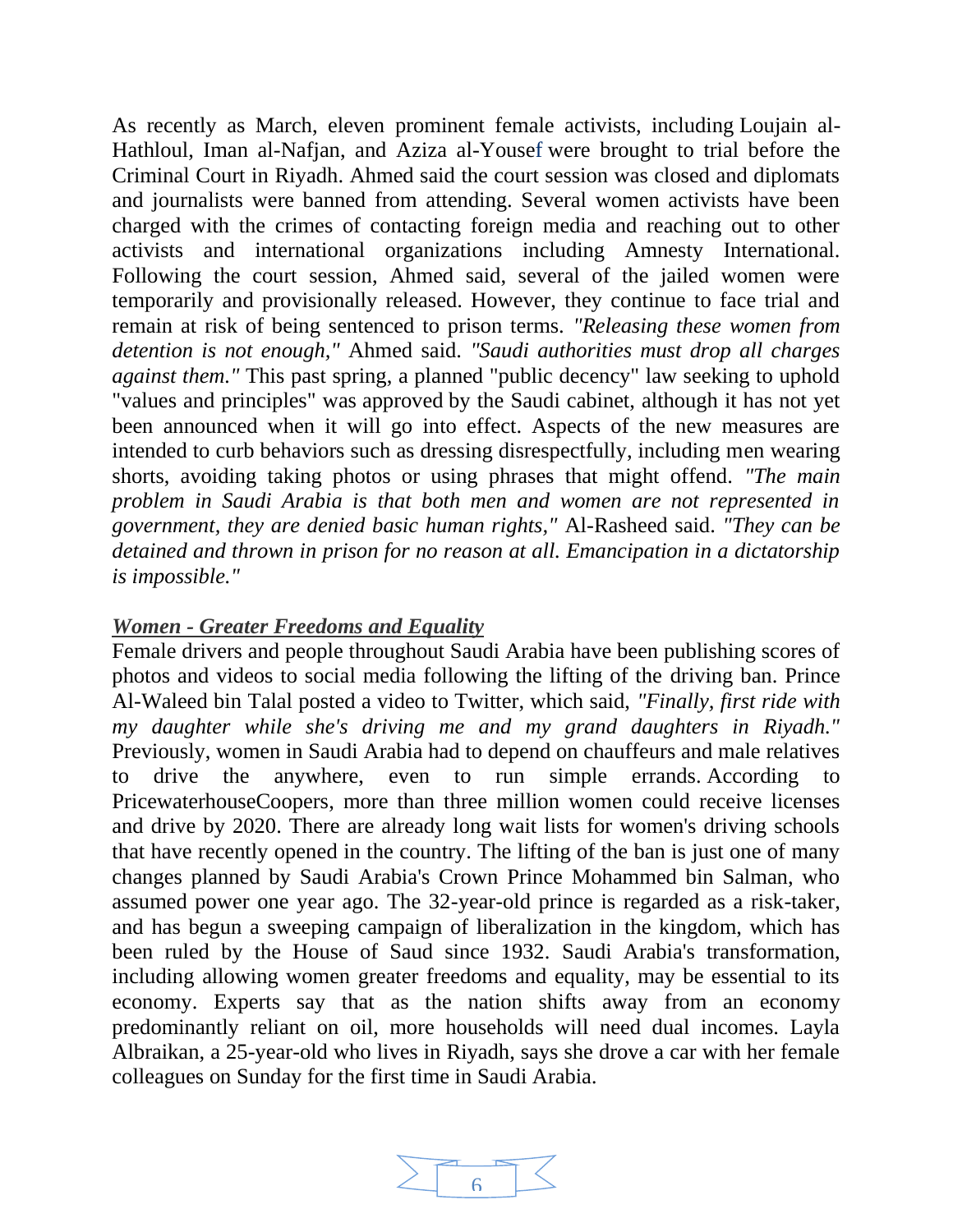*"We experienced two cars thumbing up, honking and cheering. It was very nice." "If you look at it from a social perspective, the women's driving ban being lifted, is a positive one. And also from a workforce perspective, women are being given more leadership roles,"* Albraikan says. *"Hopefully I'll drive every day to work, and in a couple of months I'll buy my own car."*

#### *Women's Driving Activists Undermining Security?*

Prince Mohammed (MBS) has launched Vision 2030, which he says presents Saudi Arabia's blueprint for the future, and includes plans to reduce the country's dependence on oil, diversify its economy and develop public service sectors such as health, education, and infrastructure. [The campaign imagines a future Saudi](http://vision2030.gov.sa/en/foreword)  [Arabia](http://vision2030.gov.sa/en/foreword) that is more open and inclusive to foreign tourists and investors, and domestically, to women's participation in the workforce and economy. Since Prince Mohammed assumed power, Saudi Arabia has already lifted bans on women attending movies and music concerts with men. Some, like 30-year-old Faisal Mohammed, who lives in Saudi Arabia's Eastern Province, support the prince's bid for transformation.*"I am glad to see such progress, empowering women to be more involved in this development ... The opening of the market to foreign investors ... The entertainment and tourism developments ... It's a challenging vision, but as of now, everything seems to be on track,"* says Mohammed. Referring to Saudi Arabia's older generations, Mohammed continues, *"Some people are more conservative in their views of the changes, and want to see how all of this will unfold. But overall, they seem to welcome change."* Despite the liberalization effort, it remains unclear to what extent the kingdom will become more tolerant of dissent or challenges to the government. In the lead up to the lifting of the driving ban, Saudi Arabia arrested several women's driving activists, and accused them of undermining security. Among those recently detained is 28 year-old Loujain al-Hathloul, who was previously arrested for driving in 2014. That year she was held for more than 70 days. Al-Hathloul was arrested again on May 15. Another prominent activist recently arrested in Saudi Arabia is Aziza al-Yousef, a professor at Riyadh's King Saud University. The prince's reforms risk sparking dissent within the kingdom. Saudi society has long been dominated by Wahhabism, an ultraconservative form of Sunni Islam. Fearing a backlash ahead of the lifting of the ban on female drivers, [Saudi Arabia's government passed a law](https://www.reuters.com/article/us-saudi-harassment-law/saudi-arabia-prepares-to-outlaw-sexual-harassment-idUSKCN1IU2G2)  [against sexual harassment,](https://www.reuters.com/article/us-saudi-harassment-law/saudi-arabia-prepares-to-outlaw-sexual-harassment-idUSKCN1IU2G2) with a penalty of up to five years in prison, and warned men not to stalk women drivers on the road. Allowing women on the road is part of a transformation in the way women are regarded that could extend beyond Saudi Arabia's borders, according to Saudi Arabia's foreign minister, Adel al-Jubeir.

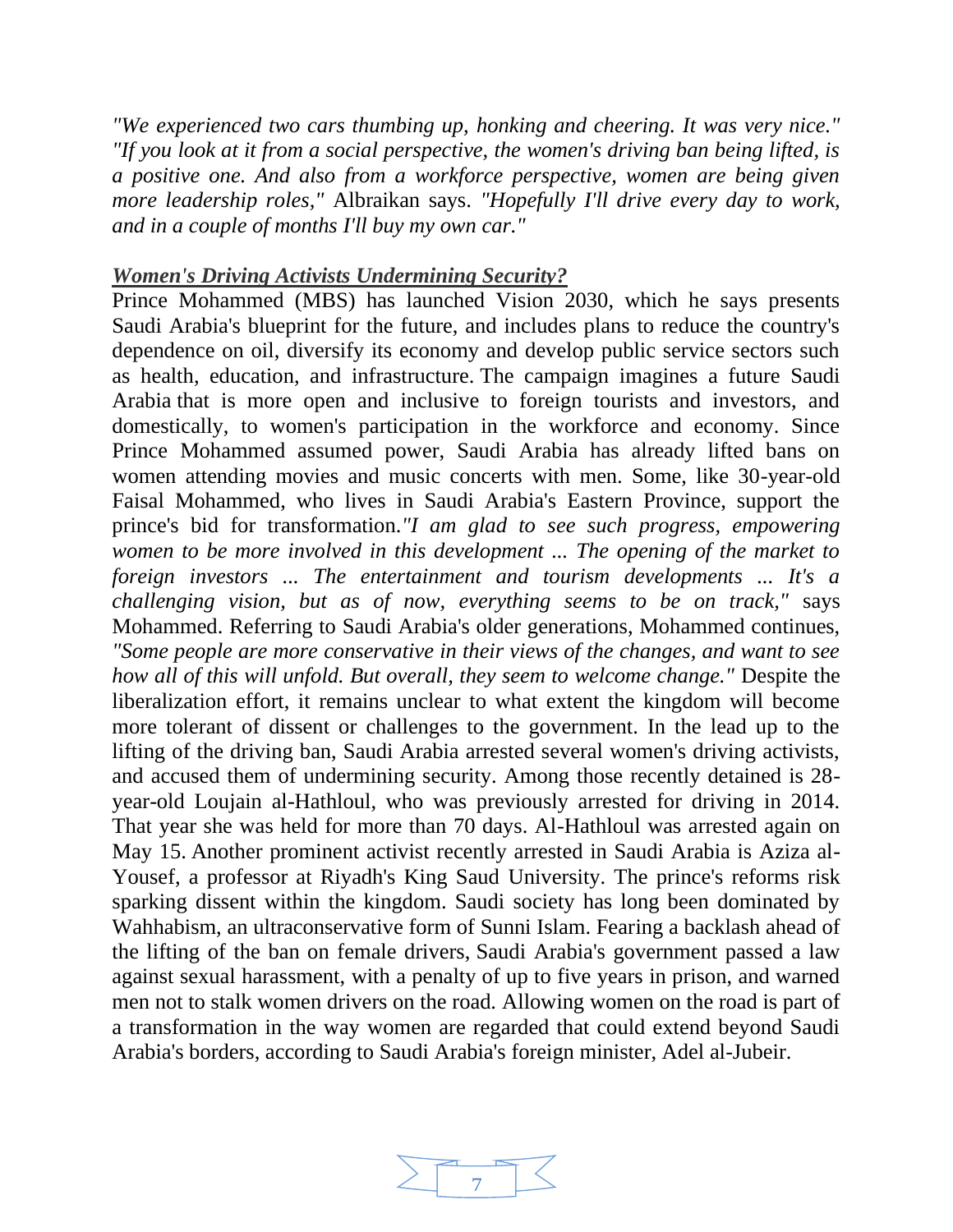[He told The New York Times' Roger Cohen,](https://www.nytimes.com/2018/06/21/opinion/sunday/saudi-arabia-women-drivers.html) *"When people look at Saudi Arabia, see Mecca and Medina, they want to emulate it. When they see openness and moderation and tolerance and innovation, that's what they want to be."* According to Cohen, al-Jubeir said no other country has "that soft power".

*Note. A group of 29 EU states has expressed "deep concern" about human rights in Saudi Arabia as it bids to rejoin the United Nations Human Rights Council. Human rights organizations Reprieve and the European Saudi Organization for Human Rights (ESOHR) has echoed these concerns as the Saudi Arabian government has not followed through on human rights promises. They say that the government continues to sentence people to death for nonviolent drug offences and crimes committed as children, despite promises of reform. Ed.*

### *Conclusion*

Up until June 2018, [Saudi Arabia](https://en.wikipedia.org/wiki/Saudi_Arabia) was unique in being the only country in the world where women were forbidden to drive motor vehicles. Home to one of the most repressive societies on earth, the Kingdom of Saudi Arabia was finally taking steps to lift the ban that had prevented women from [driving.](https://abcnews.go.com/International/saudi-women-wheel-car-time-history/story?id=56097713) At last, women would be free from the need to rely on males for their basic ability to move around. Although Saudi laws never explicitly banned women from driving, they were not eligible to hold a driving licence. If they did try to drive, police would often detain them until a male relation came to sign a pledge that she would not drive again. A staunchly conservative and religiously orthodox country, Saudi Arabia embraces and enforces a strict, all-encompassing version of Islam called Wahhabism. The laws of the religion are one and the same as the laws of the state. Gender segregation rules are strictly observed and the idea of a woman behind the wheel, driving herself wherever she chooses with no man accompanying her, was seen by many as scandalous, even sacrilegious. The introduction of the Women to Drive Movement was a campaign by Saudi Arabian women, who have more [rights](https://en.wikipedia.org/wiki/Women%27s_rights_in_Saudi_Arabia)  [denied](https://en.wikipedia.org/wiki/Women%27s_rights_in_Saudi_Arabia) to them by the government than men for the right to drive motor vehicles on public roads. Dozens of women drove in Riyadh in 1990 and were arrested and had their passports confiscated. In 2007, [Wajeha al-Huwaider](https://en.wikipedia.org/wiki/Wajeha_al-Huwaider) and other women petitioned [King Abdullah](https://en.wikipedia.org/wiki/Abdullah_of_Saudi_Arabia) for women's right to drive, and a film of al-Huwaider driving on [International Women's Day](https://en.wikipedia.org/wiki/International_Women%27s_Day) 2008 attracted international media attention. The lifting of the driving ban was seen as part of a sweeping initiative to modernize and diversify the Saudi economy away from a heavy reliance on oil. In order to attract foreign investment, the idea was to align some part of Saudi society with the rest of the world. It was hailed by Saudi rulers and much of the rest of the world as a great feminist forward.